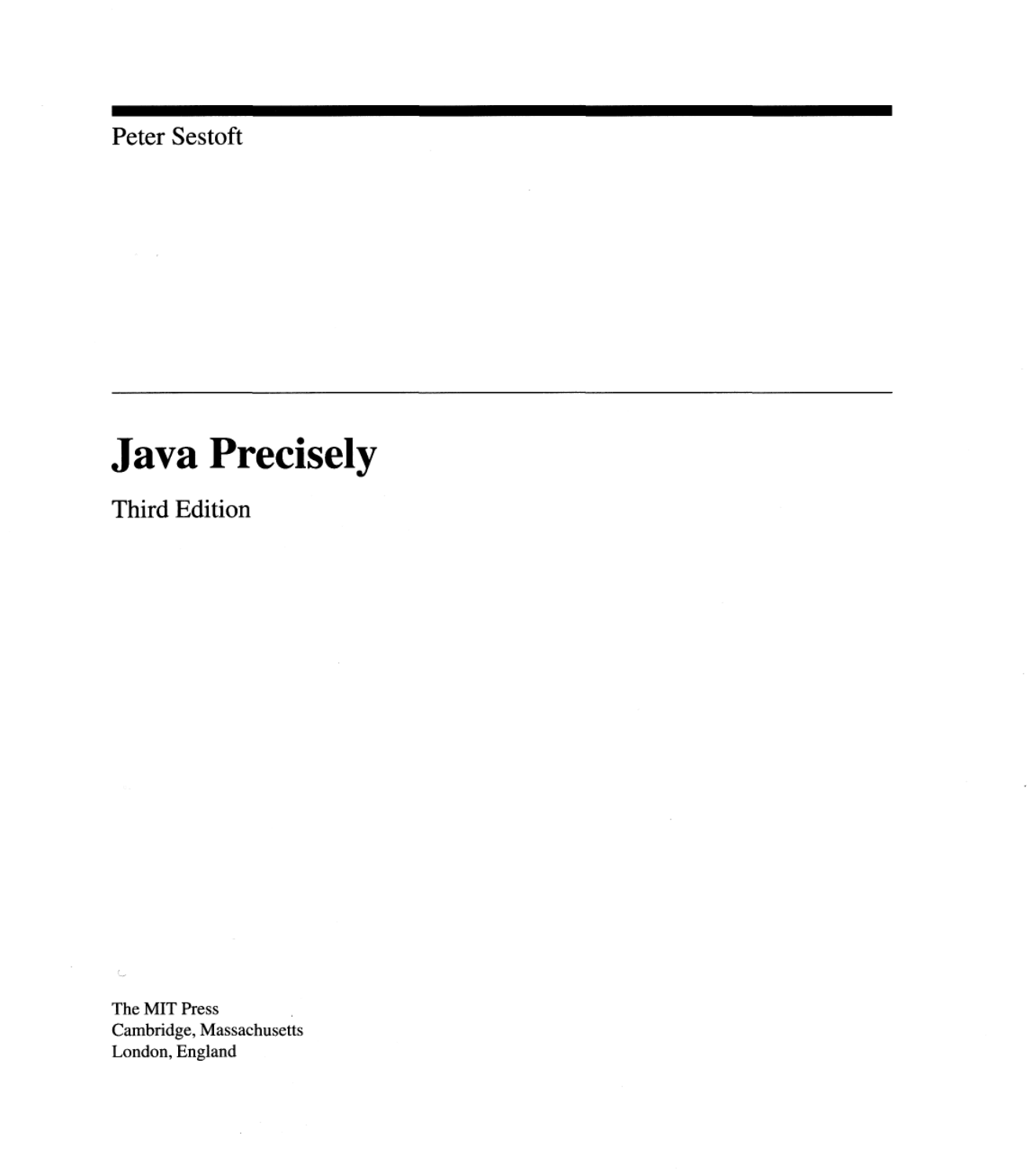## **Contents**

|   | Preface                                                                                                                                                                                                                                                                                                                                  | хi                                                                      |
|---|------------------------------------------------------------------------------------------------------------------------------------------------------------------------------------------------------------------------------------------------------------------------------------------------------------------------------------------|-------------------------------------------------------------------------|
|   | <b>Notational Conventions</b>                                                                                                                                                                                                                                                                                                            | xii                                                                     |
| 1 | Running Java: Compilation, Loading, and Execution                                                                                                                                                                                                                                                                                        | 2                                                                       |
| 2 | <b>Names and Reserved Names</b>                                                                                                                                                                                                                                                                                                          | $\mathbf{2}$                                                            |
| 3 | <b>Java Naming Conventions</b>                                                                                                                                                                                                                                                                                                           | 2                                                                       |
| 4 | <b>Comments and Program Layout</b>                                                                                                                                                                                                                                                                                                       | 2                                                                       |
| 5 | <b>Types</b><br>5.1<br>5.2<br>5.3<br>5.4<br>5.5<br>5.6<br>5.7                                                                                                                                                                                                                                                                            | 4<br>4<br>$\overline{4}$<br>$\overline{\mathbf{4}}$<br>4<br>6<br>6<br>6 |
| 6 | Variables, Parameters, Fields, and Scope<br>6.1<br>6.2<br>6.3                                                                                                                                                                                                                                                                            | 8<br>8<br>8<br>8                                                        |
| 7 | <b>Strings</b><br>7.1                                                                                                                                                                                                                                                                                                                    | 10<br>12                                                                |
| 8 | <b>Arrays</b><br>8.1<br>8.2<br>8.3<br>8.4<br>The Utility Class Arrays $\ldots \ldots \ldots \ldots \ldots \ldots \ldots \ldots \ldots \ldots \ldots \ldots \ldots$                                                                                                                                                                       | 16<br>16<br>16<br>18<br>18                                              |
| 9 | <b>Classes</b><br>9.1<br>Top-Level Classes, Nested Classes, Member Classes, and Local Classes<br>9.2<br>9.3<br>9.4<br>The Class Modifiers public, final, abstract<br>Subclasses, Superclasses, Class Hierarchy, Inheritance, and Overriding<br>9.5<br>9.6<br>The Member Access Modifiers private, protected, public<br>9.7<br>9.8<br>9.9 | 22<br>22<br>22<br>22<br>24<br>24<br>26<br>26<br>28<br>30                |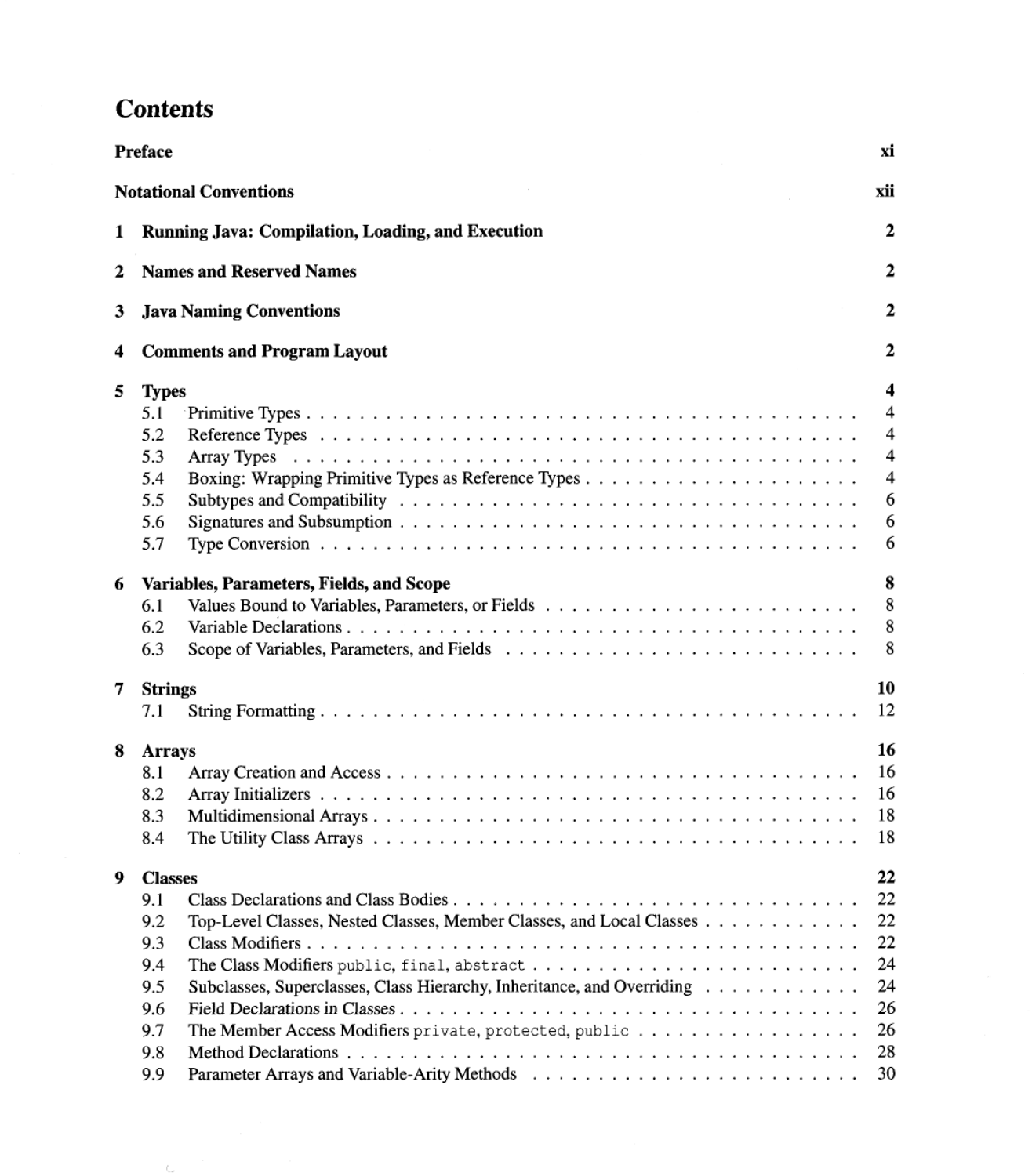| 9.10.                |                                                                  | 30       |  |  |
|----------------------|------------------------------------------------------------------|----------|--|--|
| 9.11                 | Nested Classes, Member Classes, Local Classes, and Inner Classes | 32       |  |  |
| 9.12                 |                                                                  | 32       |  |  |
| 9.13                 |                                                                  | 32       |  |  |
|                      |                                                                  |          |  |  |
|                      | 10 Classes and Objects in the Computer                           | 34       |  |  |
|                      |                                                                  | 34       |  |  |
|                      |                                                                  | 34       |  |  |
|                      |                                                                  | 34       |  |  |
|                      |                                                                  | 36       |  |  |
| 11.1                 | 11 Expressions                                                   | 36       |  |  |
| 11.2                 |                                                                  | 38       |  |  |
|                      |                                                                  | 38       |  |  |
|                      |                                                                  | 38       |  |  |
|                      |                                                                  |          |  |  |
| 11.5                 |                                                                  | 40       |  |  |
|                      |                                                                  | 40       |  |  |
|                      |                                                                  | 40       |  |  |
|                      |                                                                  | 40       |  |  |
|                      |                                                                  | 42       |  |  |
|                      |                                                                  | 42       |  |  |
|                      |                                                                  | 42       |  |  |
|                      |                                                                  | 44       |  |  |
|                      |                                                                  | 48       |  |  |
|                      |                                                                  | 48       |  |  |
| <b>12 Statements</b> |                                                                  | 52       |  |  |
| 12.1                 |                                                                  | 52       |  |  |
|                      |                                                                  | 52       |  |  |
|                      |                                                                  | 52       |  |  |
| 12.3                 |                                                                  |          |  |  |
| 12.4                 |                                                                  | 54       |  |  |
| 12.5                 |                                                                  | 56       |  |  |
| 12.6                 |                                                                  | 60       |  |  |
| 12.7                 |                                                                  | 64       |  |  |
| 12.8                 |                                                                  | 64       |  |  |
| 13 Interfaces        |                                                                  |          |  |  |
| 13.1                 |                                                                  | 66<br>66 |  |  |
|                      |                                                                  | 66       |  |  |
|                      |                                                                  | 68       |  |  |
|                      |                                                                  |          |  |  |
|                      |                                                                  | 68       |  |  |
|                      | 14 Enum Types                                                    | 70       |  |  |
|                      | 15 Exceptions, Checked and Unchecked                             | 72       |  |  |
|                      |                                                                  |          |  |  |
|                      | 16 Compilation, Source Files, Class Names, and Class Files       | 74       |  |  |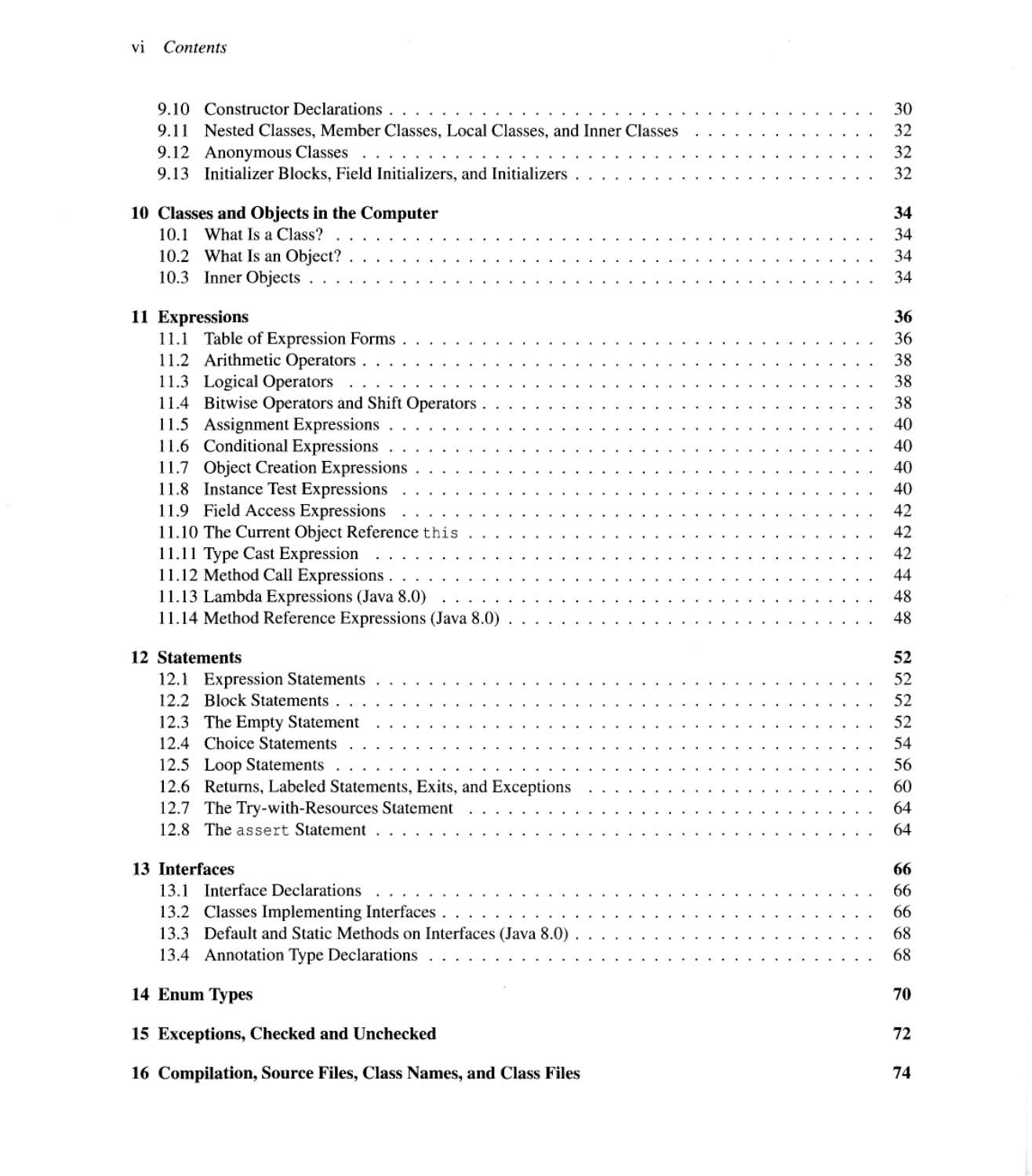| 17 Packages and Jar Files                                                                  | 74  |  |  |
|--------------------------------------------------------------------------------------------|-----|--|--|
| <b>18 Mathematical Functions</b>                                                           | 76  |  |  |
| 19 String Builders and String Buffers                                                      |     |  |  |
| 20 Threads, Concurrent Execution, and Synchronization                                      | 80  |  |  |
| 20.1                                                                                       | 80  |  |  |
| 20.2                                                                                       | 82  |  |  |
| 20.3                                                                                       | 84  |  |  |
| 20.4                                                                                       | 84  |  |  |
|                                                                                            | 86  |  |  |
| 21 Generic Types and Methods                                                               | 88  |  |  |
|                                                                                            | 88  |  |  |
|                                                                                            | 88  |  |  |
| 21.3                                                                                       | 88  |  |  |
| 21.4                                                                                       | 90  |  |  |
|                                                                                            | 92  |  |  |
|                                                                                            | 92  |  |  |
| 21.7                                                                                       | 94  |  |  |
| 21.8                                                                                       | 96  |  |  |
|                                                                                            | 98  |  |  |
|                                                                                            | 100 |  |  |
|                                                                                            | 100 |  |  |
|                                                                                            |     |  |  |
| 22 Generic Collections and Maps                                                            | 102 |  |  |
| 22.1                                                                                       | 104 |  |  |
| 22.2 Interface List <t> and Its Implementations LinkedList<t> and ArrayList<t></t></t></t> | 105 |  |  |
| 22.3 Interface Set <t> and Its Implementations HashSet<t> and LinkedHashSet<t></t></t></t> | 106 |  |  |
|                                                                                            | 106 |  |  |
|                                                                                            |     |  |  |
| Interface SortedMap <k,v> and Implementation TreeMap<k,v> 110<br/>22.6</k,v></k,v>         |     |  |  |
| Going through a Collection: Interfaces Iterator <t> and Iterable<t> 112<br/>22.7</t></t>   |     |  |  |
| 22.8                                                                                       |     |  |  |
|                                                                                            |     |  |  |
|                                                                                            |     |  |  |
|                                                                                            |     |  |  |
|                                                                                            |     |  |  |
|                                                                                            |     |  |  |
| 23 Functional Interfaces (Java 8.0)                                                        | 122 |  |  |
| 23.1                                                                                       | 122 |  |  |
| 23.2                                                                                       | 124 |  |  |
| 23.3                                                                                       | 124 |  |  |
| 23.4                                                                                       |     |  |  |
| 23.5                                                                                       | 126 |  |  |
| 23.6                                                                                       |     |  |  |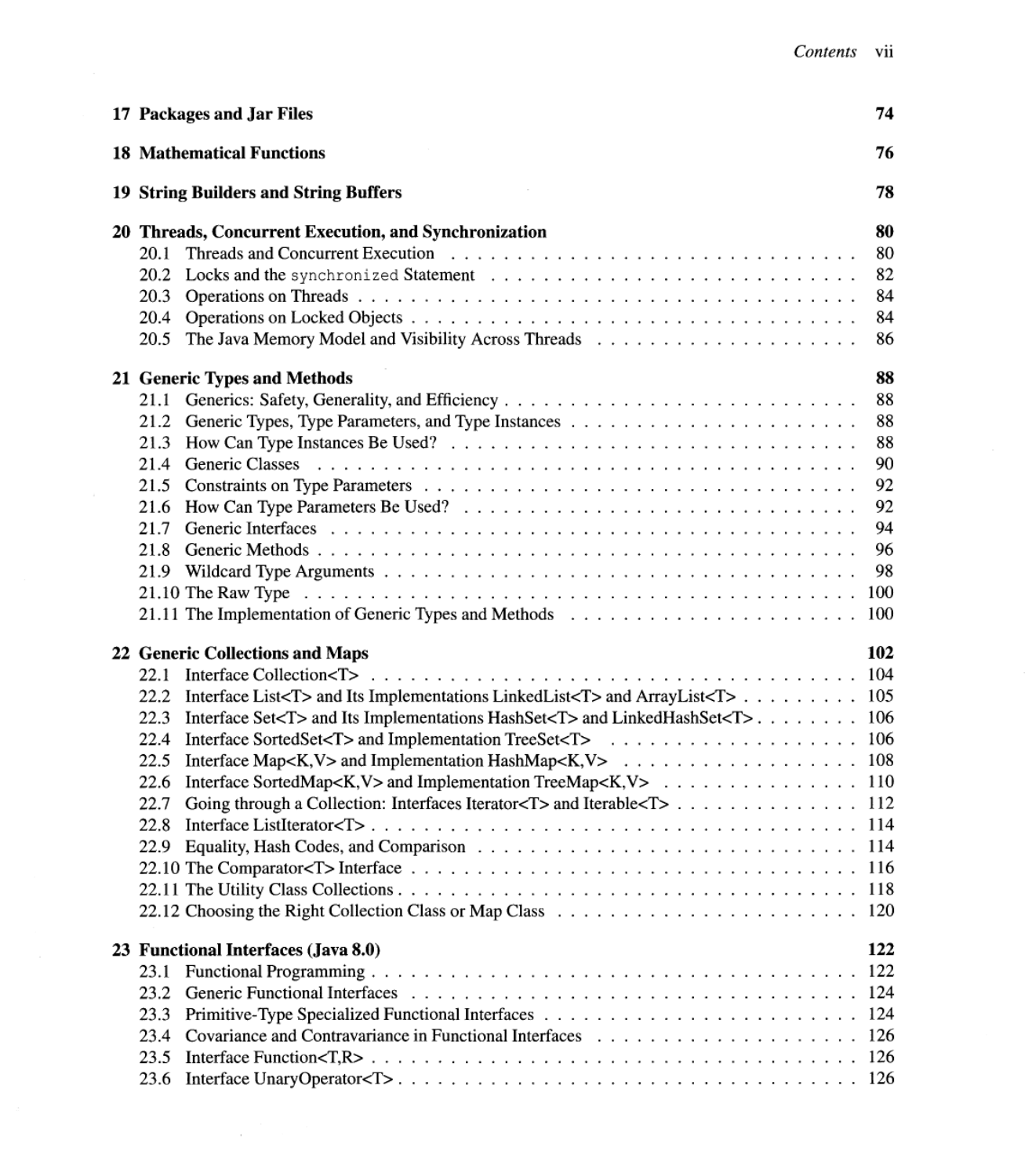| 132<br>24 Streams for Bulk Data (Java 8.0)<br>24.4 Numeric Streams: DoubleStream, IntStream, and LongStream 140<br>24.5<br>146<br>25 Class Optional <t> (Java 8.0)<br/>26 Input and Output<br/>148<br/>26.3<br/>26.4<br/>26.5<br/>26.7<br/>Reading Primitive Data from a Character Stream: StreamTokenizer 156<br/>26.8<br/>26.11 Binary Input-Output of Primitive Data: DataInput and DataOutput 160<br/>26.16 Thread Communication: PipedInputStream and PipedOutputStream 168<br/>27 Reflection<br/>172<br/>174<br/>28 Metadata Annotations<br/>176<br/>29 What Is New in Java 8.0<br/>178<br/><b>References</b><br/>180</t> |  |  |  |  |  |
|---------------------------------------------------------------------------------------------------------------------------------------------------------------------------------------------------------------------------------------------------------------------------------------------------------------------------------------------------------------------------------------------------------------------------------------------------------------------------------------------------------------------------------------------------------------------------------------------------------------------------------|--|--|--|--|--|
|                                                                                                                                                                                                                                                                                                                                                                                                                                                                                                                                                                                                                                 |  |  |  |  |  |
|                                                                                                                                                                                                                                                                                                                                                                                                                                                                                                                                                                                                                                 |  |  |  |  |  |
|                                                                                                                                                                                                                                                                                                                                                                                                                                                                                                                                                                                                                                 |  |  |  |  |  |
|                                                                                                                                                                                                                                                                                                                                                                                                                                                                                                                                                                                                                                 |  |  |  |  |  |
|                                                                                                                                                                                                                                                                                                                                                                                                                                                                                                                                                                                                                                 |  |  |  |  |  |
|                                                                                                                                                                                                                                                                                                                                                                                                                                                                                                                                                                                                                                 |  |  |  |  |  |
|                                                                                                                                                                                                                                                                                                                                                                                                                                                                                                                                                                                                                                 |  |  |  |  |  |
|                                                                                                                                                                                                                                                                                                                                                                                                                                                                                                                                                                                                                                 |  |  |  |  |  |
|                                                                                                                                                                                                                                                                                                                                                                                                                                                                                                                                                                                                                                 |  |  |  |  |  |
|                                                                                                                                                                                                                                                                                                                                                                                                                                                                                                                                                                                                                                 |  |  |  |  |  |
|                                                                                                                                                                                                                                                                                                                                                                                                                                                                                                                                                                                                                                 |  |  |  |  |  |
|                                                                                                                                                                                                                                                                                                                                                                                                                                                                                                                                                                                                                                 |  |  |  |  |  |
|                                                                                                                                                                                                                                                                                                                                                                                                                                                                                                                                                                                                                                 |  |  |  |  |  |
|                                                                                                                                                                                                                                                                                                                                                                                                                                                                                                                                                                                                                                 |  |  |  |  |  |
|                                                                                                                                                                                                                                                                                                                                                                                                                                                                                                                                                                                                                                 |  |  |  |  |  |
|                                                                                                                                                                                                                                                                                                                                                                                                                                                                                                                                                                                                                                 |  |  |  |  |  |
|                                                                                                                                                                                                                                                                                                                                                                                                                                                                                                                                                                                                                                 |  |  |  |  |  |
|                                                                                                                                                                                                                                                                                                                                                                                                                                                                                                                                                                                                                                 |  |  |  |  |  |
|                                                                                                                                                                                                                                                                                                                                                                                                                                                                                                                                                                                                                                 |  |  |  |  |  |
|                                                                                                                                                                                                                                                                                                                                                                                                                                                                                                                                                                                                                                 |  |  |  |  |  |
|                                                                                                                                                                                                                                                                                                                                                                                                                                                                                                                                                                                                                                 |  |  |  |  |  |
|                                                                                                                                                                                                                                                                                                                                                                                                                                                                                                                                                                                                                                 |  |  |  |  |  |
|                                                                                                                                                                                                                                                                                                                                                                                                                                                                                                                                                                                                                                 |  |  |  |  |  |
|                                                                                                                                                                                                                                                                                                                                                                                                                                                                                                                                                                                                                                 |  |  |  |  |  |
|                                                                                                                                                                                                                                                                                                                                                                                                                                                                                                                                                                                                                                 |  |  |  |  |  |
|                                                                                                                                                                                                                                                                                                                                                                                                                                                                                                                                                                                                                                 |  |  |  |  |  |
|                                                                                                                                                                                                                                                                                                                                                                                                                                                                                                                                                                                                                                 |  |  |  |  |  |
|                                                                                                                                                                                                                                                                                                                                                                                                                                                                                                                                                                                                                                 |  |  |  |  |  |
|                                                                                                                                                                                                                                                                                                                                                                                                                                                                                                                                                                                                                                 |  |  |  |  |  |
|                                                                                                                                                                                                                                                                                                                                                                                                                                                                                                                                                                                                                                 |  |  |  |  |  |
|                                                                                                                                                                                                                                                                                                                                                                                                                                                                                                                                                                                                                                 |  |  |  |  |  |
|                                                                                                                                                                                                                                                                                                                                                                                                                                                                                                                                                                                                                                 |  |  |  |  |  |
|                                                                                                                                                                                                                                                                                                                                                                                                                                                                                                                                                                                                                                 |  |  |  |  |  |
|                                                                                                                                                                                                                                                                                                                                                                                                                                                                                                                                                                                                                                 |  |  |  |  |  |
|                                                                                                                                                                                                                                                                                                                                                                                                                                                                                                                                                                                                                                 |  |  |  |  |  |
|                                                                                                                                                                                                                                                                                                                                                                                                                                                                                                                                                                                                                                 |  |  |  |  |  |
|                                                                                                                                                                                                                                                                                                                                                                                                                                                                                                                                                                                                                                 |  |  |  |  |  |
|                                                                                                                                                                                                                                                                                                                                                                                                                                                                                                                                                                                                                                 |  |  |  |  |  |

 $\sim$